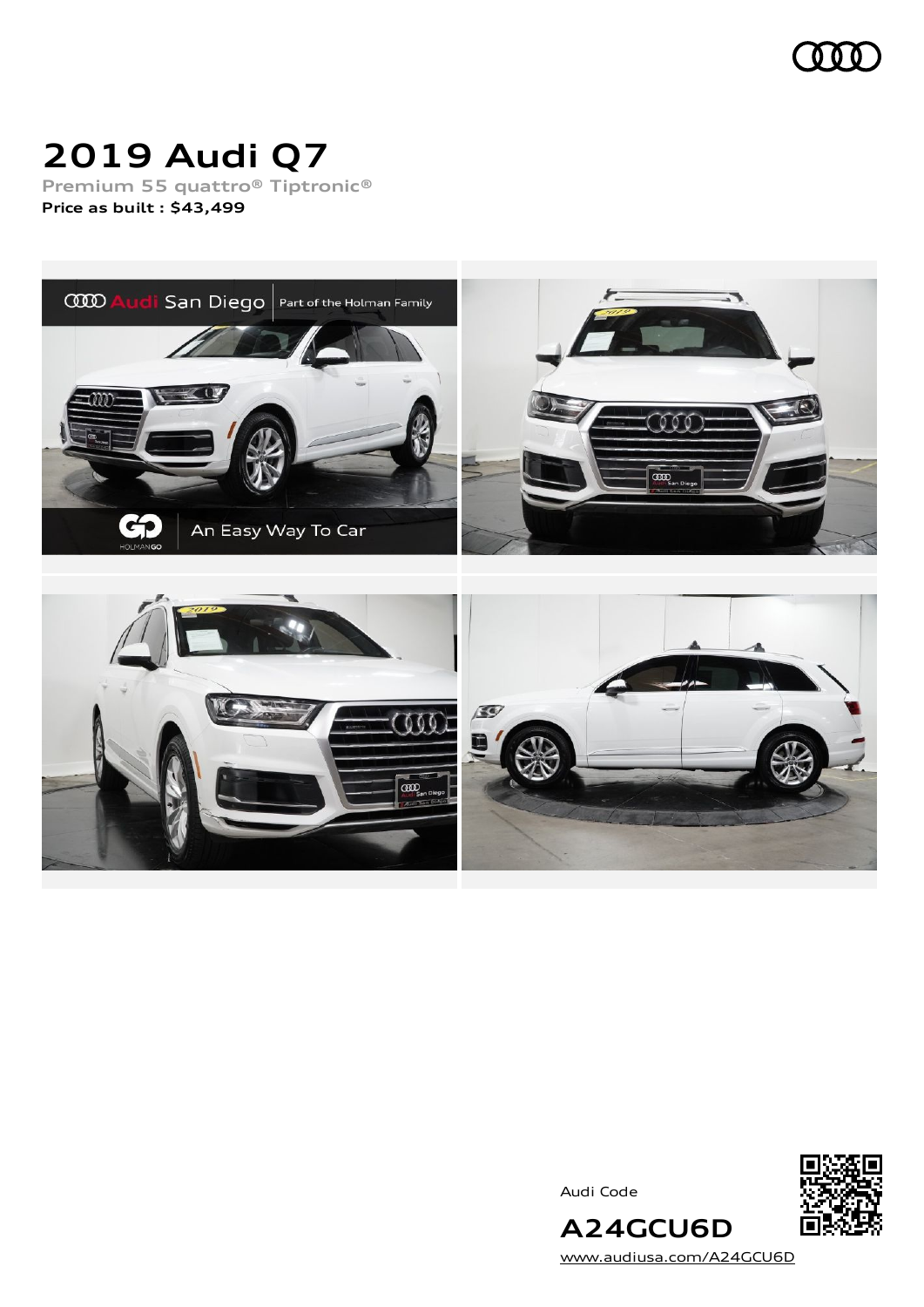### **Summary**

**Audi 2019 Audi Q7** Premium 55 quattro® Tiptronic®

**Price as buil[t](#page-10-0)** \$43,499

#### **Exterior colour**

Carrara White

#### **Interior colour**

| Seats     | Black        |
|-----------|--------------|
| Dashboard | Black        |
| Carpet    | Black        |
| Headliner | Lunar Silver |

### **Technical Specifications**

| Engine type                  | 3.0-liter six-cylinder                       |
|------------------------------|----------------------------------------------|
| stroke                       | Displacement/Bore and 2995/84.5 x 89.0 cc/mm |
| Torque                       | 325 lb-ft@rpm                                |
| Top track speed              | 130 mph mph $1$                              |
| Acceleration (0 - 60<br>mph) | 5.7 seconds seconds                          |
| Recommended fuel             | Premium                                      |

San Diego

An Easy Way To Car

#### **Further Information**

**COD Aud** 

| Type of vehicle | Used car     |
|-----------------|--------------|
| Mileage         | 31,785 miles |
| Warranty        | No           |

#### **Audi Code** A24GCU6D

**Your configuration on www.audiusa.com** [www.audiusa.com/A24GCU6D](https://www.audiusa.com/A24GCU6D)

**Commission number** 330163270a0e09b17e99



Part of the Holman Family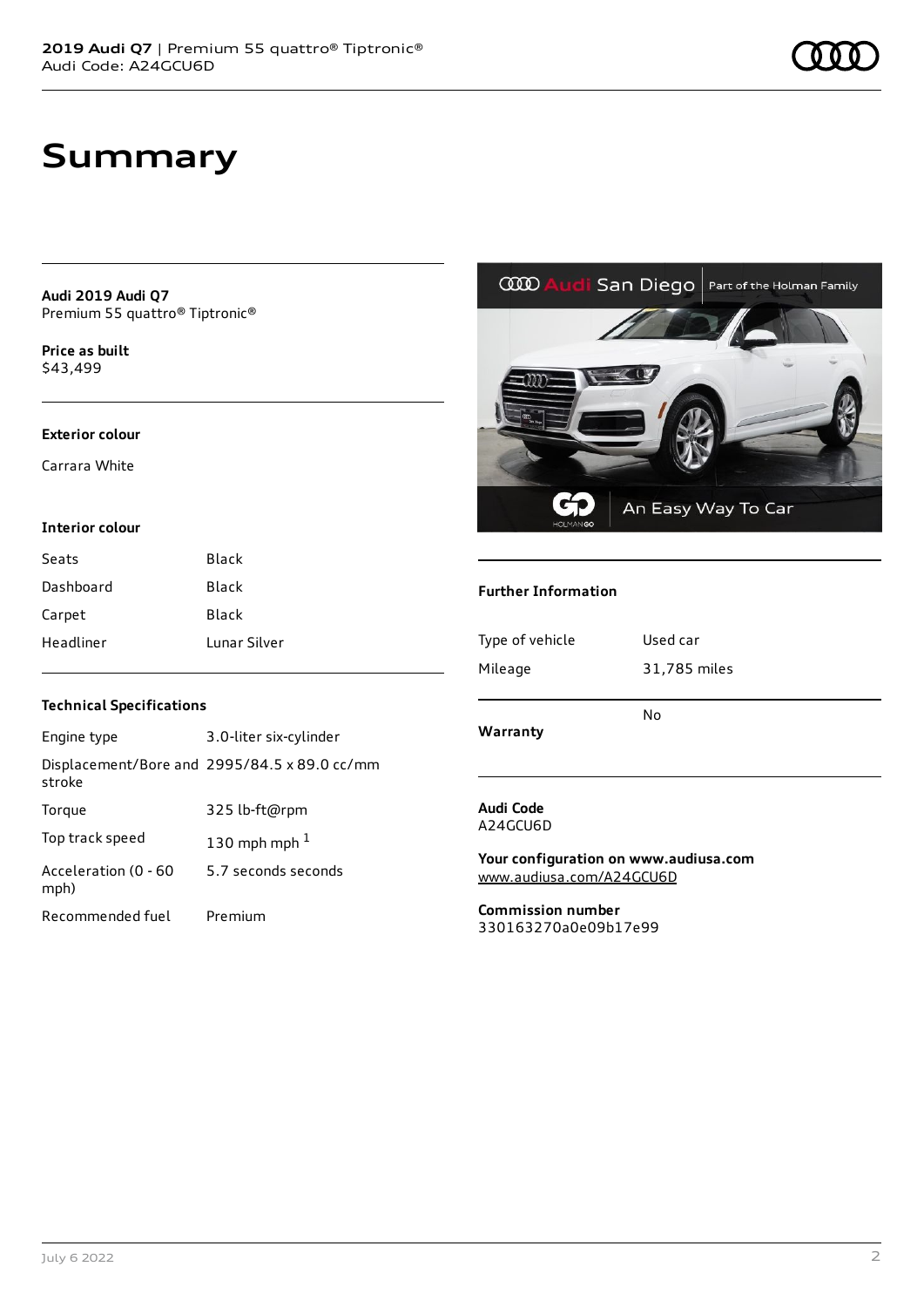# **Equipment**

Carrara White

Black cloth headliner

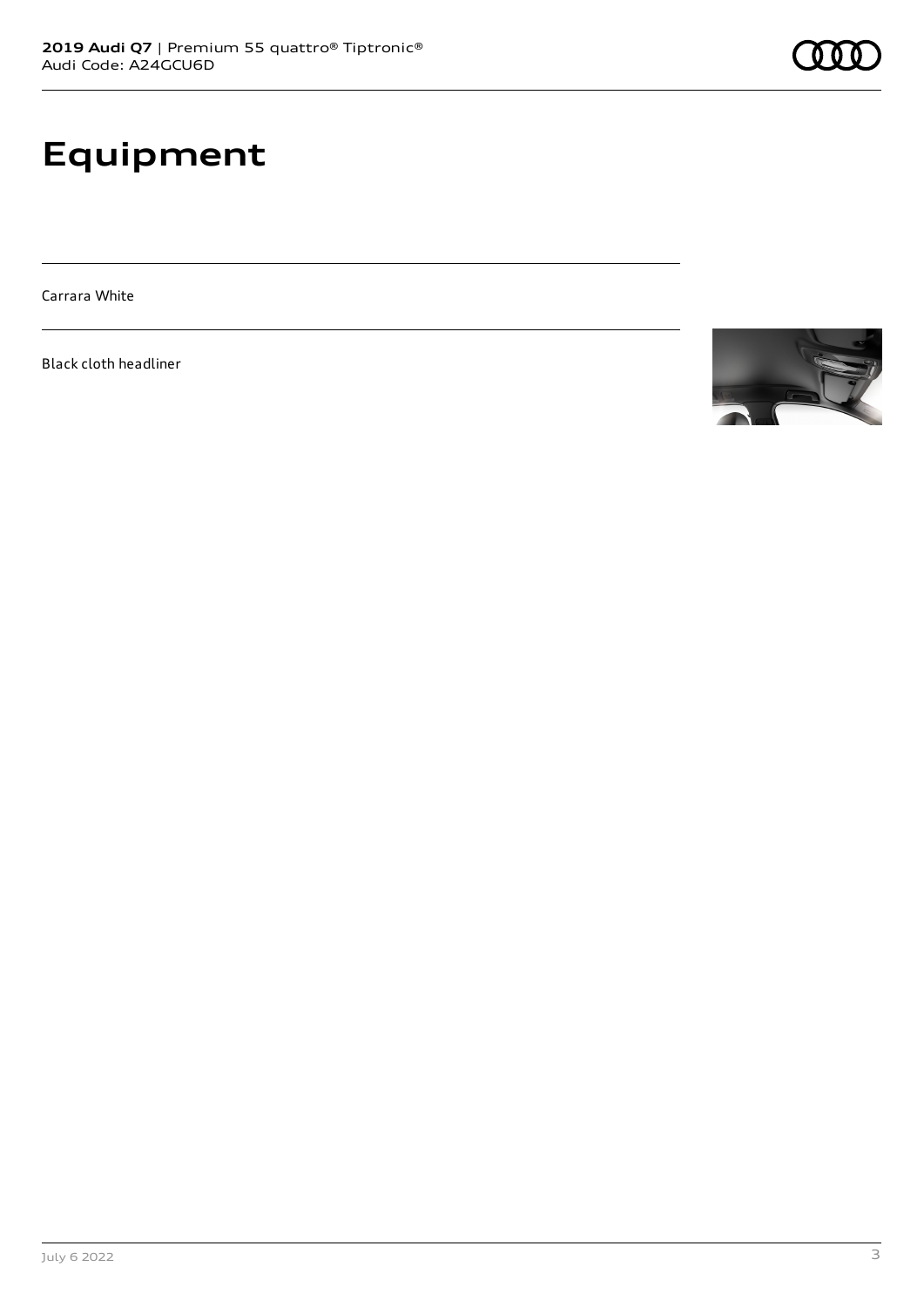# **Standard features**

### **Safety and Security**

| 4UB             | Driver and front-passenger advanced airbags                      |
|-----------------|------------------------------------------------------------------|
| UH1             | Electromechanical parking brake                                  |
| 8T2             | Cruise control with coast, resume and<br>accelerate features     |
| VC <sub>2</sub> | Garage door opener (HomeLink®)                                   |
| 6Y2             | Top speed electronically limited to 130 mph                      |
| QZ7             | Electromechanical power steering                                 |
| 7K6             | Tire-pressure monitoring system                                  |
| 4X3             | Front thorax side airbags and Sideguard®<br>head curtain airbags |
| 4F6             | Audi advanced key-keyless start, stop and<br>entry               |
| 3B3             | Lower Anchors and Tethers for Children<br>(LATCH) in rear seats  |
|                 |                                                                  |

### **Exterior**

| 0PO   | Concealed exhaust outlets                                                    |
|-------|------------------------------------------------------------------------------|
| 1D8   | Provision for towing bracket                                                 |
| 6XF   | Power-adjustable, power-folding, heated<br>exterior side mirrors with memory |
| 1 B A | Dynamic suspension system                                                    |
| 3S1   | Aluminum roof rails                                                          |
| 511   | Tailgate roof spoiler                                                        |
| 0N1   | Standard rear axle                                                           |
| 8TH   | Xenon plus headlights with LED daytime<br>running lights                     |
| 803   | Automatic headlights                                                         |
| H79   | 19" 255/55 all-season tires                                                  |

### 4KC Heat-insulating glass

### **Exterior**

| 4ZB. | Aluminum trim around exterior windows |
|------|---------------------------------------|
| CH6  | 19" 5-V-spoke design wheels           |

### **Interior**

| QJ1 | Chrome package                                                                                                  |
|-----|-----------------------------------------------------------------------------------------------------------------|
| 3FU | Panoramic sunroof                                                                                               |
| 7M1 | Aluminum door sill inlays                                                                                       |
| KH5 | Three-zone automatic climate control                                                                            |
| 4L7 | Auto-dimming interior rear view mirror with<br>digital compass                                                  |
| QQ0 | Ambient LED interior lighting                                                                                   |
| 1XW | Three-spoke multifunction steering wheel                                                                        |
| 2C7 | Power tilt and telescopic adjustable steering<br>column                                                         |
| 6E6 | Comfort front armrest                                                                                           |
| 4E7 | Power tailgate                                                                                                  |
| 5XL | Driver and front-passenger sun visors with<br>illuminated vanity mirrors                                        |
| 5KL | Split tumble-folding 35/30/35 second-row<br>with fore/aft adjustment and power 50/50<br>split folding third row |
| 7HA | Cloth interior on doors                                                                                         |
| N1F | Leather seating surfaces                                                                                        |
| 4A3 | <b>Heated front seats</b>                                                                                       |
| 5MC | High-gloss Black/Oak Gray Wood inlays                                                                           |

#### **Infotainment and Driver Assistance**

6K8 Audi pre sense® basic and Audi pre sense® front

### **(1/2)**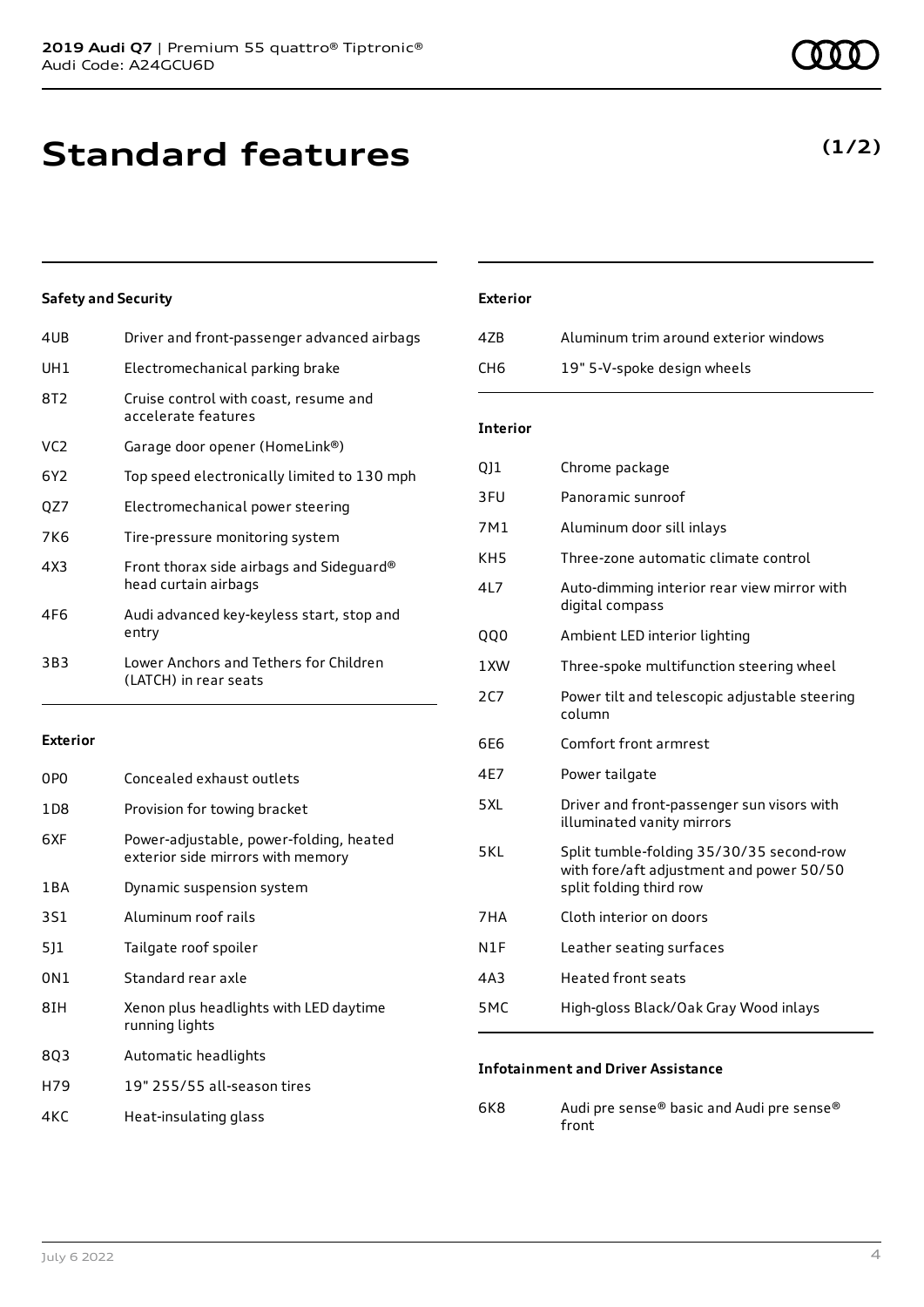# **Standard features**

### **Infotainment and Driver Assistance**

| 2H1             | Audi drive select                                                                                                                                        |
|-----------------|----------------------------------------------------------------------------------------------------------------------------------------------------------|
| IT3             | Audi connect® CARE, PRIME & PLUS                                                                                                                         |
| IW3             | Audi connect CARE assistance and security<br>services                                                                                                    |
| 7X2             | Parking system plus                                                                                                                                      |
| 7W1             | Audi pre sense <sup>®</sup> basic                                                                                                                        |
| KA <sub>2</sub> | Rear view camera                                                                                                                                         |
| 9VD             | Audi sound system                                                                                                                                        |
| 9S7             | 7.0" color driver information system                                                                                                                     |
| 7UG             | MMI <sup>®</sup> Navigation plus with Audi smartphone<br>interface including Apple CarPlay® and<br>Google™ Android Auto™                                 |
| EL3             | Audi connect CARE assistance and security<br>services and six-month trial subscription to<br>Audi connect PRIME and Audi connect PLUS<br>online services |
| I8H             | MMI® Radio plus with ten speakers and<br>single CD player with MP3 playback capability                                                                   |
| QV3             | Sirius XM <sup>®</sup> Satellite Radio                                                                                                                   |
| 9ZX             | BLUETOOTH <sup>®</sup> wireless technology<br>preparation for compatible devices                                                                         |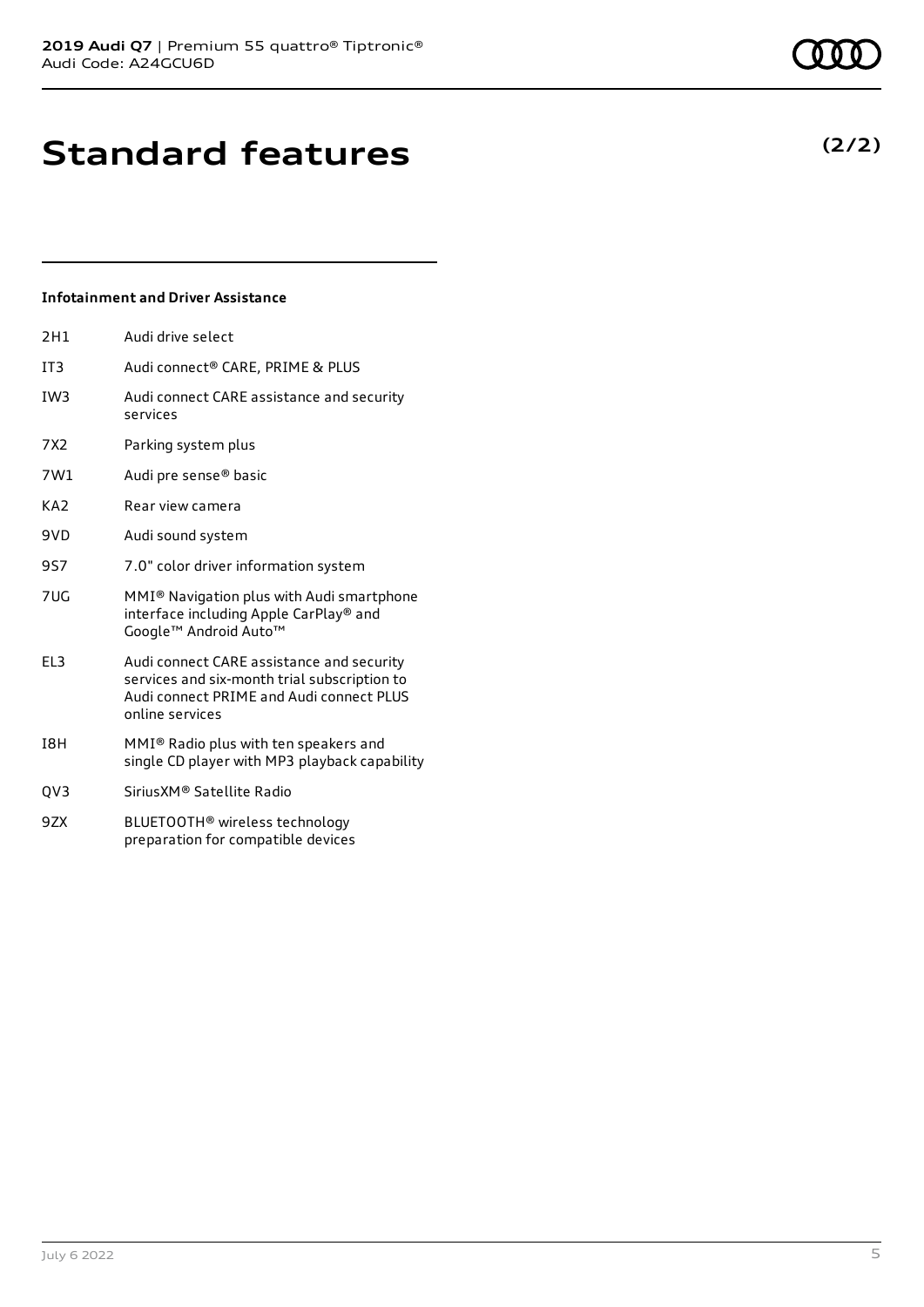# **Dealer remarks**

Carrara White 2019 Audi Q7 55 Premium quattro quattro 8-Speed Automatic with Tiptronic 3.0L TFSI V6 DOHC Navigation system: MMI Navigation plus.

Come find out why so many people buy their cars at Audi San Diego. We have a premium selection of pre-owned vehicles. All of our pre-owned vehicles have been inspected and reconditioned by experienced technicians and our finance department specializes in all types of credit.

Awards:

\* 2019 KBB.com Best Buy Awards

- All prices subject to change without prior notice. Dealer not responsible for clerical input errors and third party mistakes. Please verify all pricing with dealer. - ADVERTISED PRICE PLUS GOVERNMENT FEES AND TAXES, ANY FINANCE CHARGES, ANY DEALER DOCUMENT PROCESSING CHARGE, ANY ELECTRONIC FILING CHARGE, AND ANY EMISSION TESTING CHARGE.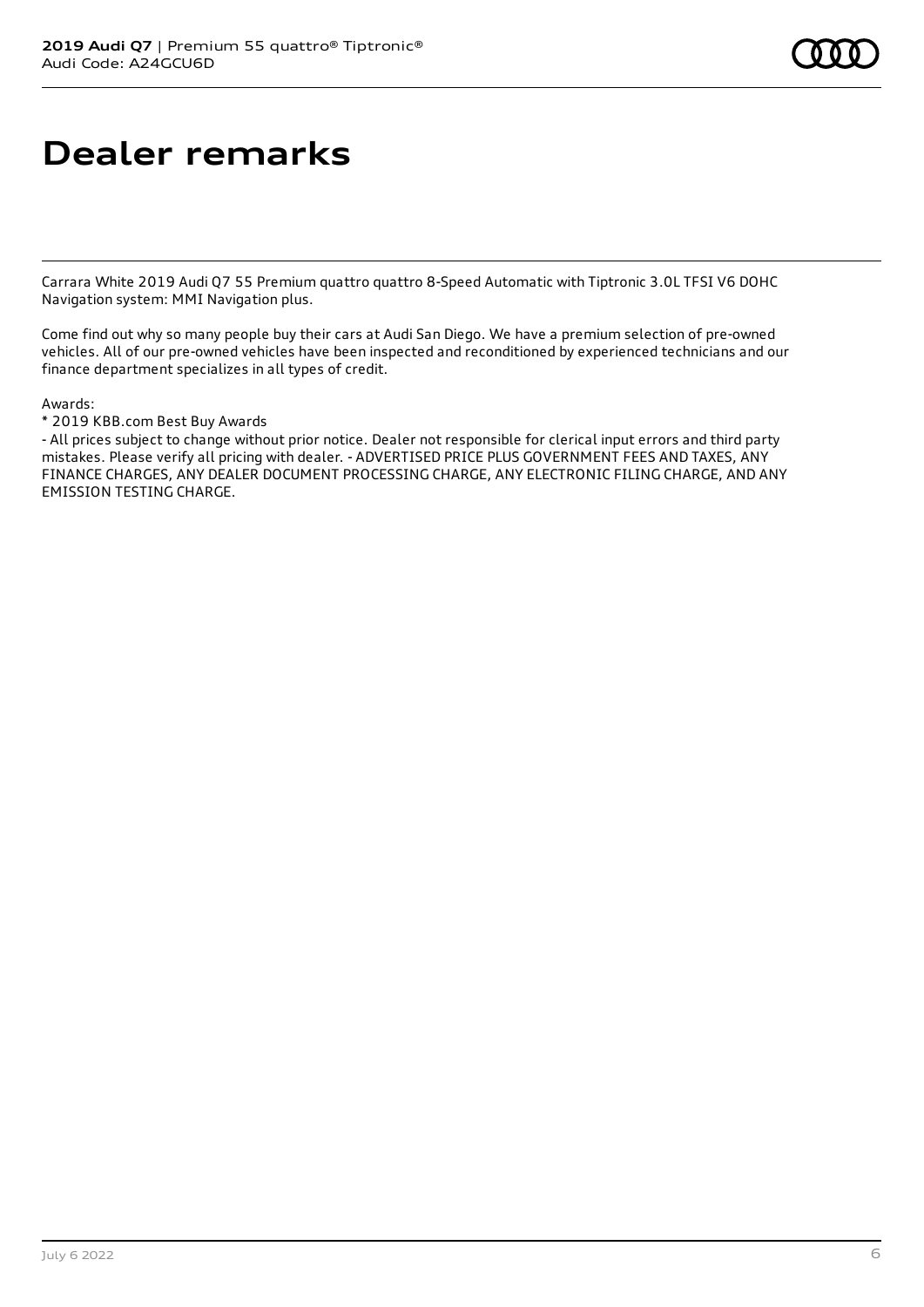### **Technical Specifications**

#### **Engineering | Performance**

| Engine type                                 | 3.0-liter six-cylinder                       |
|---------------------------------------------|----------------------------------------------|
| Power Level                                 | 55                                           |
| Max. output ps/hp                           | 329 @ rpm                                    |
| Towing capacity                             | 7,700 lb                                     |
| Torque                                      | 325 lb-ft@rpm                                |
| Valvetrain                                  | 24 valve DOHC                                |
| Acceleration (0 - 60<br>mph)                | 5.7 seconds seconds                          |
| Engine block                                | Aluminum-alloy                               |
| Induction/fuel injection TFSI®/Supercharged |                                              |
| Cylinder head                               | Aluminum-alloy                               |
| stroke                                      | Displacement/Bore and 2995/84.5 x 89.0 cc/mm |
| Top track speed <sup>1</sup>                | 130 mph mph                                  |

#### **Electrical system**

| Alternator | 14 Volt - 120-180A  |
|------------|---------------------|
| Battery    | 12 Volt - 420A/75Ah |

### **Transmission | Drivetrain**

| Gear ratios: 8th         | 0.667:1                                                             |
|--------------------------|---------------------------------------------------------------------|
| Gear ratios: 6th         | 1.000:1                                                             |
| Gear ratios: 7th         | 0.839:1                                                             |
| Gear ratios: Reverse     | 3.317:1                                                             |
| Drivetrain type          | Tiptronic <sup>®</sup> with quattro <sup>®</sup> all-wheel<br>drive |
| Gear ratios: Final Drive | 3.204:1                                                             |
| Gear ratios: 4th         | 1.667:1                                                             |
| Transmission             | Eight-speed Tiptronic <sup>®</sup> with<br>quattro® all-wheel drive |
| Gear ratios: 5th         | 1.285:1                                                             |
| Gear ratios: 2nd         | 3.143:1                                                             |
| Gear ratios: 3rd         | 2.106:1                                                             |
| Gear ratios: 1st         | 4.714:1                                                             |

#### **Steering**

| Steering type                              | Electromechanical speed-sensitive<br>power steering |
|--------------------------------------------|-----------------------------------------------------|
| Turning diameter, curb- 40.7 ft<br>to-curb |                                                     |
| Steering ratio                             | 15.8:1                                              |

### **Suspension**

| Magnetic Ride | N/A                                                    |
|---------------|--------------------------------------------------------|
| Front axle    | Five-link front independent steel<br>spring suspension |
| Rear axle     | Five-link rear independent steel<br>spring suspension  |

### **(1/2)**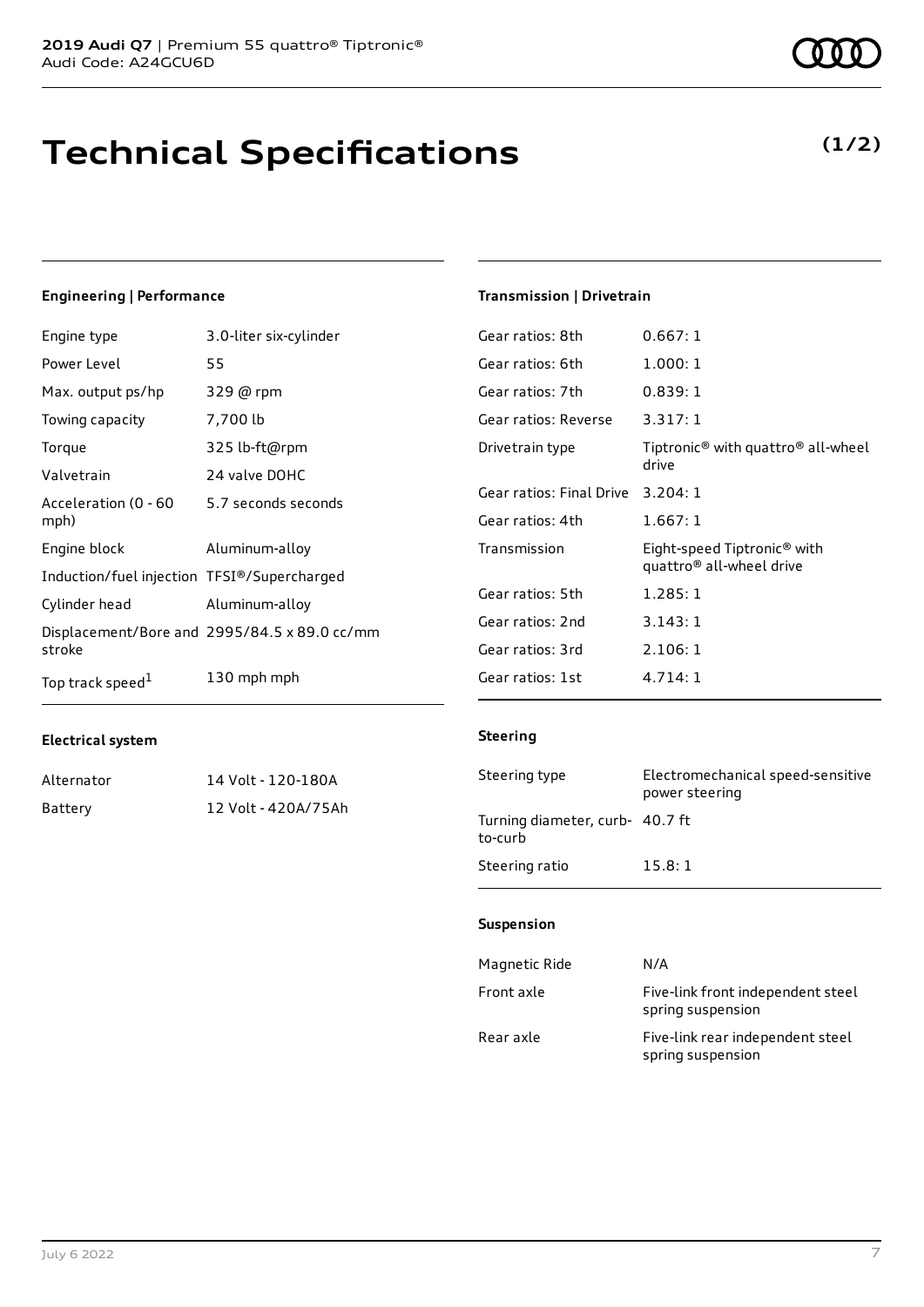### **Technical Specifications**

### **(2/2)**

### **Brakes**

| <b>Front brakes</b> | 14.8 (ventilated disc) in |
|---------------------|---------------------------|
| Rear brakes         | 13.8 (ventilated disc) in |
| Parking brake       | Electromechanical         |

### **Warranty | Maintenance**

| Warranty    | 4-year/50,000 mile Audi New<br>Vehicle Limited Warranty                                   |
|-------------|-------------------------------------------------------------------------------------------|
| Maintenance | 12-month/10,000 mile (whichever<br>occurs first) NO CHARGE first<br>scheduled maintenance |

#### **Exterior Measurements**

| Height                           | 68.5 in   |
|----------------------------------|-----------|
| Overall width without<br>mirrors | 77.5 in   |
| Length                           | 199.6 in  |
| Wheelbase                        | 117.9 in  |
| Drag coefficient                 | $0.34$ Cw |
| Overall width with<br>mirrors    | 87.1 in   |
| Track rear                       | 66.6 in   |
| Track front                      | 66.1 in   |
| Curb weight                      | 4,927 lb  |

### **Interior measurements**

| Seating capacity                          | 7                           |
|-------------------------------------------|-----------------------------|
| Head room with middle 38.8 in<br>sunroof  |                             |
| Shoulder room, rear                       | 49.4 in                     |
| Head room with front<br>sunroof           | 39.9 in                     |
| Leg room, rear                            | 29.2 in                     |
| Shoulder room, front                      | 59.5 in                     |
| Head room with rear<br>sunroof            | 35.9 in                     |
| Leg room, middle                          | 38.8 in                     |
| Shoulder room, middle                     | 58.5 in                     |
| Leg room, front                           | 41.7 in                     |
| Cargo volume, rear<br>seatbacks up/folded | 14.2/35.7/69.9 cu ft, cu ft |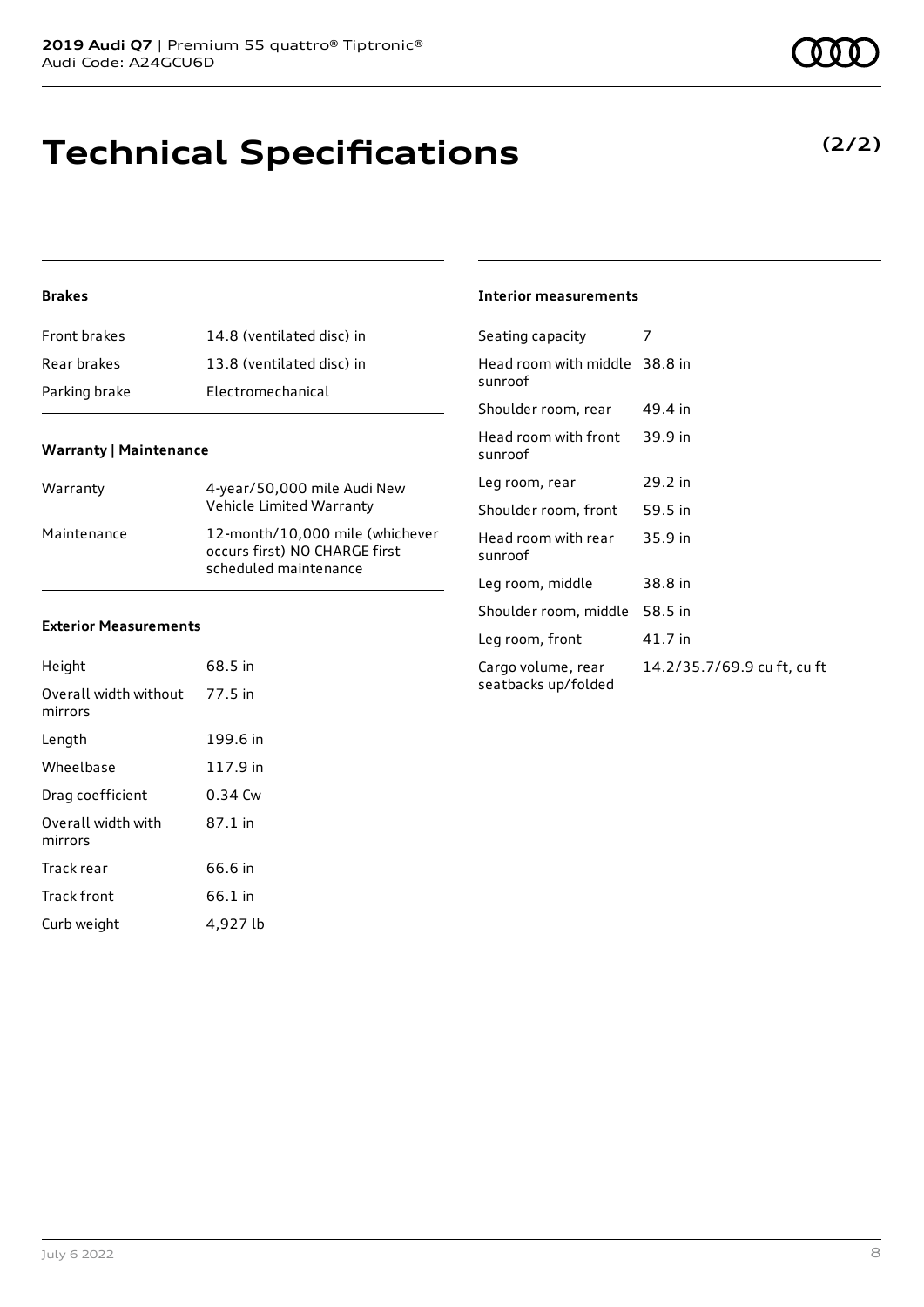### **Consumption- and emission**

### **Consumption by NEDC**

| urban       | $19 \text{ mpg}$ |
|-------------|------------------|
| extra-urban | 25 mpg           |
| combined    | $21$ mpg         |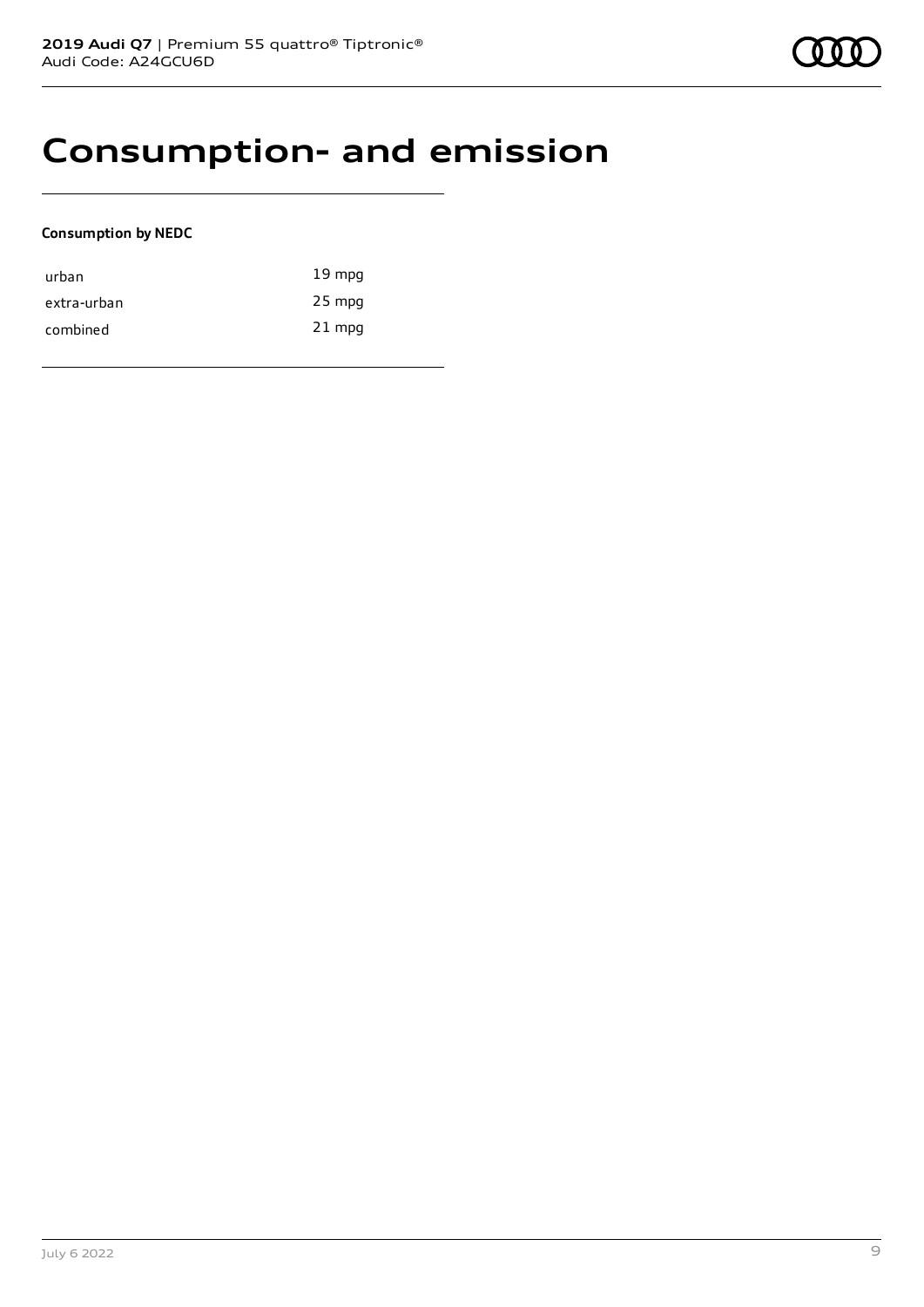# **Contact**

Dealer **Audi San Diego**

9010 Miramar Rd 92126 San Diego CA

Phone: +18585788600 FAX: 8585789866

www: [https://www.audisd.com](https://www.audisd.com/)